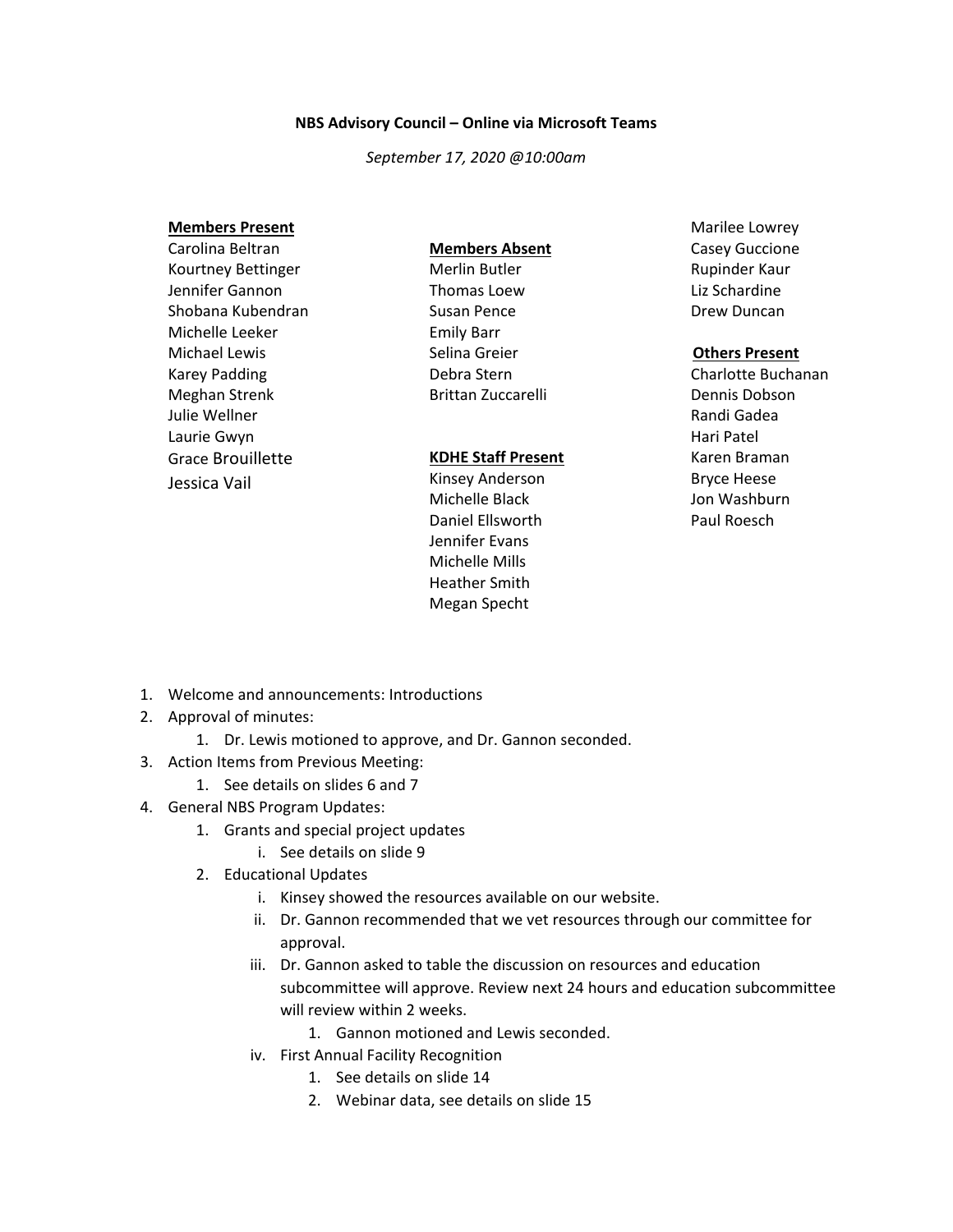- 5. KHEL Updates:
	- 1. Staffing- One opening.
		- i. CILR data was uploaded for 2020
		- ii. APHL symposium invited Kansas
			- 1. KS oral presentation and 2 poster presentations.
	- 2. Sunday Courier- No cost to facility paid for by grant from APHL.
		- i. Started Aug 2, 2020
		- ii. Improved transit time by 1.35 days
		- iii. Biggest improvement was babies born on Wed through Sat.
		- iv. Compared 7 facilities that did use Courier vs. facilities that did not use courier.
	- 3. Covid Update:
		- i. Staff was shared to assist with Covid. And currently is only assisting on the evenings.
	- 4. Conditions SMA, LSD, and X-ALD
		- i. No positive SMA since we went live. We expect one in 25,000
		- ii. LSD Pilot started May 14, 2020
			- 1. See details on slide 29
		- iii. X-ALD: Plan to Pilot and bring on  $4<sup>th</sup>$  quarter of 2021.
	- 5. Shobana gave a shout out to the lab for taking initiative to pilot and make improvements.
- 6. Follow up updates:
	- 1. Covid 19: working remotely and in office
	- 2. Staffing and Bureau Realignment
		- i. Staff updates
- 7. Data Discussion
	- 1. False Positive and diagnosed case review
		- i. Shobana asked if doing  $2^{nd}$  Tier testing would bring down false positive results.
		- ii. Dr. Gannon expressed concern over the number of carriers that NBS is picking up. **Action Item: review cut offs for VLCAD**.
		- iii. Timeliness of follow up. 97% of results called out in 24 hours
	- 2. NewSTEPs Quality Indicator Data
		- i. Follow-up timeliness 97% cases reported out within 1 day (goal = 95%); See details on slide 46
		- ii. See NewSTEPs Quarter 1 handout for full details of all other Quarter 1 measures
	- 3. Unsat specimen trends
		- i.  $12$ -month average = 4.18% as of July 2020
		- ii. Spike in April possibly due to COVID-related staffing changes
		- iii. Significant increase in 941 codes (blood on the coverlet)
		- iv. Overall, rates continuing to trend downward
- 8. Point of Care updates
	- 1. CCHD
	- 2. Hearing
		- i. Covid is affecting follow up screening due to families postponing follow up testing.